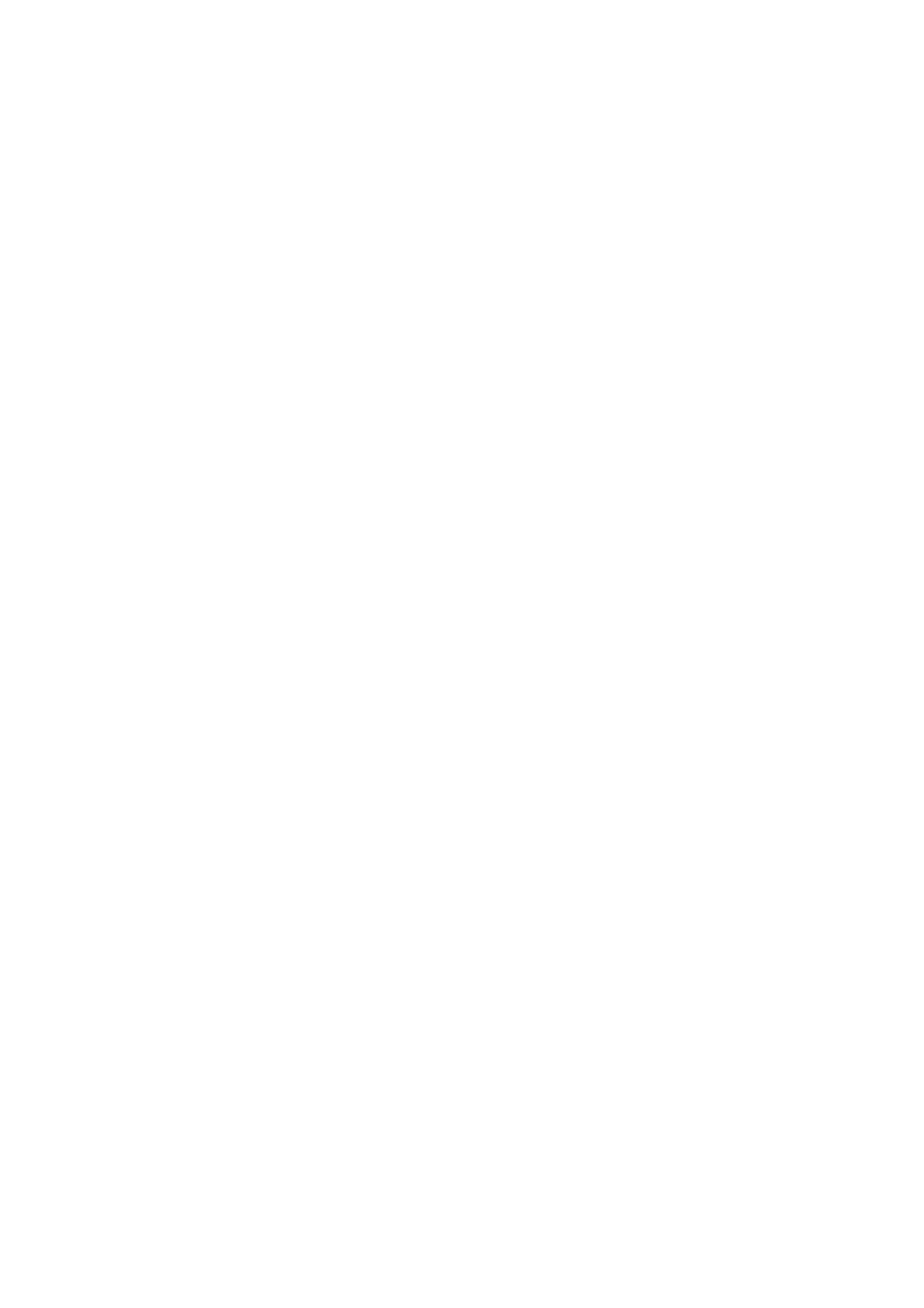## **Introduction**

1. There is increasing international recognition that while growth in bioenergy offers new opportunities for sustainable agricultural development, it also carries significant risks. With use of current technologies and set policies, the growth in liquid biofuels is contributing to the rise of commodity prices and may have negative impacts on food security and the environment. While governments, the private sector and civil society can take important measures to promote sustainable production of bioenergy, many challenges are global in nature and cannot be tackled without a concerted international response. An international approach is needed to address the full spectrum of bioenergy applications including, most urgently, liquid biofuels for transport.

# **I. BIOENERGY, AGRICULTURE AND FOOD SECURITY**

2. Bioenergy is energy produced from biomass such as energy crops, forestry residues and organic wastes. When biomass is produced in a sustainable manner, it is a

renewable energy source. It stores chemical energy that can be used to produce power and heat as well as liquid and gaseous fuels. Much attention is currently paid to production of liquid biofuels for transport from food crops, the so-called firstgeneration biofuels.

3. The most important biofuels today are ethanol and biodiesel. Ethanol is produced predominantly from sugar cane and maize and, to a far lesser degree, from wheat, sugar beet and cassava. Biodiesel mostly uses rapeseed but also palm oil, soybean oil and jatropha.

#### **Definitions**

**Biomass:** non-fossil material of biological origin, such as energy crops, agricultural and forestry wastes and by-products, manure or microbial biomass.

**Biofuel:** fuel produced directly or indirectly from biomass such as fuelwood, charcoal, bioethanol, biodiesel, biogas (methane) or biohydrogen.

**Bioenergy:** energy derived from biofuels.

*In this paper, unless specified otherwise, the term" biofuels" refers to liquid biofuels used for transport*.

4. Energy yield per ha is highest for feedstocks grown in tropical conditions, in particular sugar cane and palm oil. In addition to biofuel production, crops used for energy often provide co-products that can be used as animal fodder, fertilizers and combustion material. Biofuel production from ligno-cellulosic materials (i.e. woody and grass biomass), so-called "second-generation" biofuel technology, has the potential to increase energy yields per ha significantly, but is not yet commercially viable. In terms of overall biomass production, Eastern Europe, Latin America and sub-Saharan Africa have particularly high potential for expansion in view of abundant land resources, as long as environmental safeguards are respected.

#### *Status*

5. Total biomass contributed around 10 percent of the 470 EJ world primary energy demand in 2007, mainly in the form of non-commercial solid biomass for heating and cooking. Commercial bioenergy uses biomass to generate heat and electricity and to produce liquid biofuels for transport (approximately 1 percent of electricity and 1 to 2 percent of transport fuels respectively).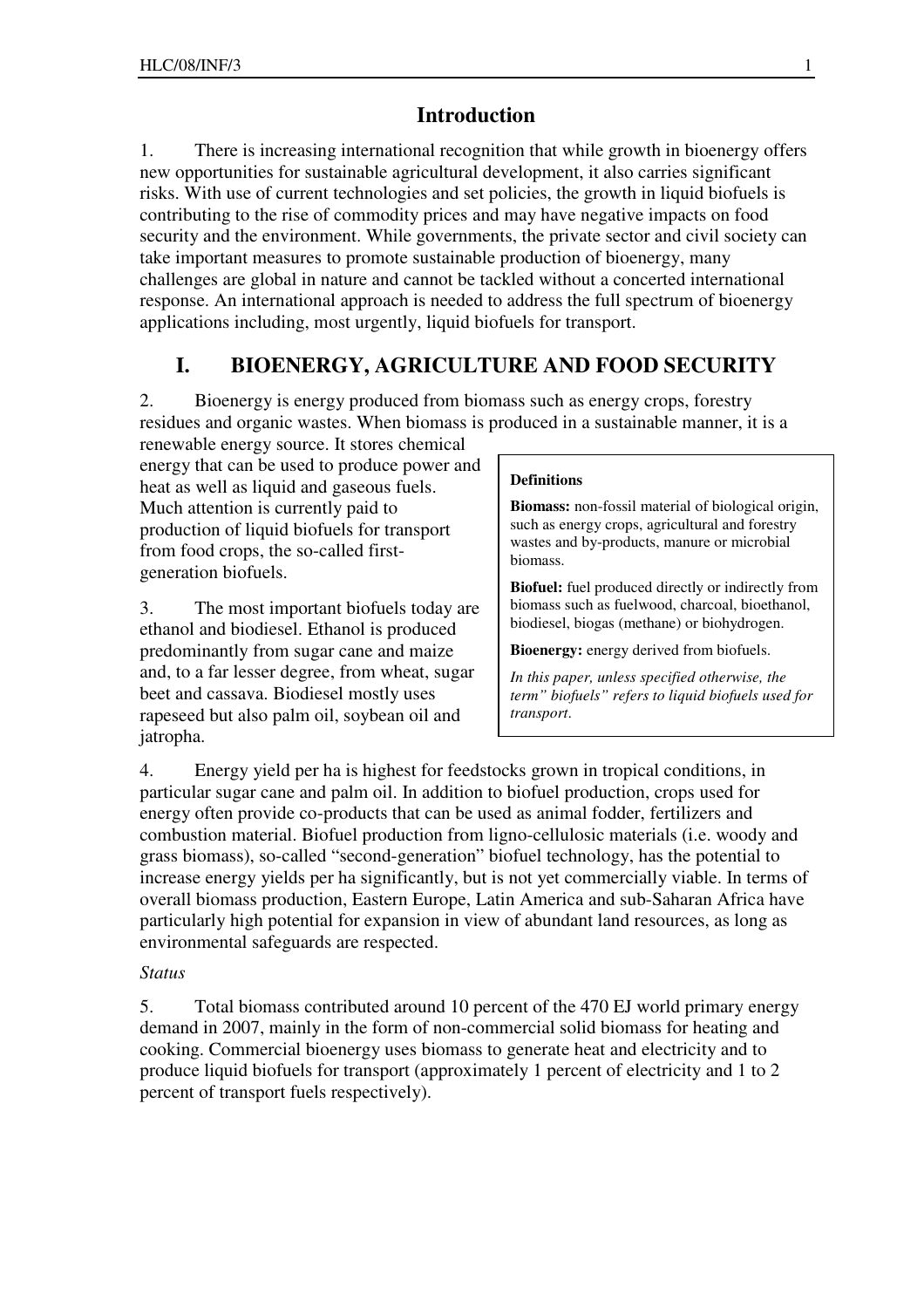

**Figure: Contribution of biomass to global primary and consumer energy supplies in 2007<sup>1</sup>**

6. Sugar from Brazil and maize from the United States of America (USA) dominate global ethanol production. Together they comprise around 80 percent of global production. China, the European Union (EU) and India are other significant ethanol producers. In energy terms, ethanol accounts for almost 90 percent of the current total global biofuel use. Biodiesel, mostly produced and used in the EU (predominantly from rapeseed) and increasingly in Southeast Asia (oil palm) provides the remaining share. Ethanol trade has represented about 10 percent of world consumption in recent years, Brazil being the main exporter. The most important consumer markets are the USA and the EU.

7. In 2007, approximately 23 percent of USA coarse grain production was used to produce ethanol, as was about 54 percent of Brazil's sugar-cane crop. In the EU, about 47 percent of vegetable oil production was used in the production of biodiesel causing higher imports of vegetable oil to meet domestic consumption needs. In energy equivalence, the 2008 ethanol share of the gasoline transport fuel market in these countries is estimated at 4.5 percent for the USA, 40 percent for Brazil and 2.2 percent for the EU. The biodiesel share of the diesel transport fuel market is estimated at 0.5 percent for the USA, 1.1 percent for Brazil and 3.0 percent for the EU.

## *Trends*

 $\overline{a}$ 

8. In its 2007 World Energy Outlook (WEO), the International Energy Agency (IEA) Reference Scenario projected that biofuels will meet 2.3 percent of world road-transport fuel demand by 2015 and 3.2 percent by 2030, up from around 1-2 percent today. In its Alternative Policy Scenario, it projects that production will rise much faster, to 3.3

<sup>&</sup>lt;sup>1</sup> Best et al, 2008, *A Sustainable Biofuels Consensus*, Rockefeller Foundation, Bellagio Study and Conference Center, based upon IEA 2006, *World Energy Outlook 2006*, OECD/IEA, Paris, France and *World Energy Assessment Overview: 2004 Update*, UNDP, UN-DESA and the World Energy Council, 2004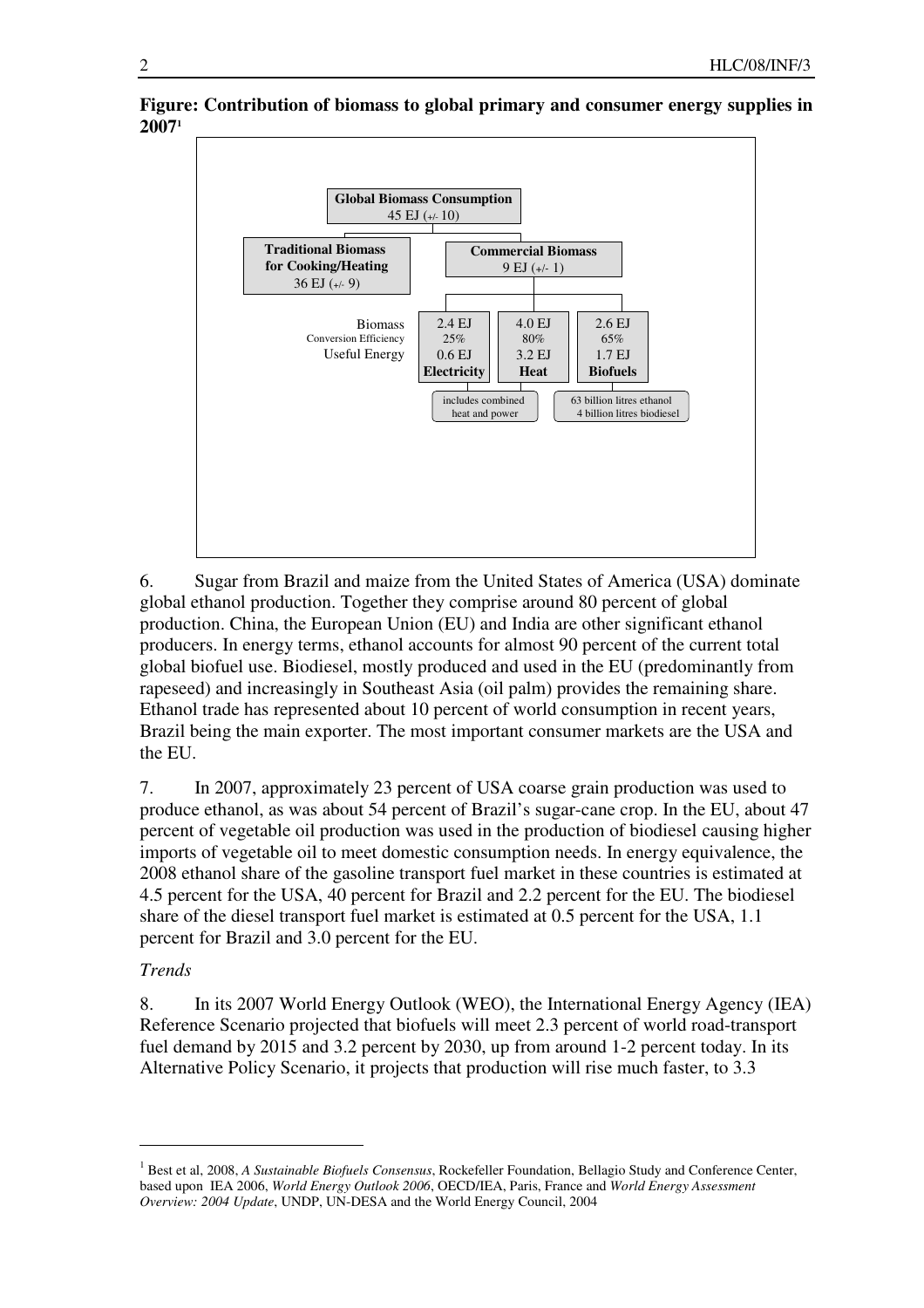percent by 2015 and 5.9 percent by  $2030<sup>2</sup>$ . The estimates of biofuel growth in both scenarios may be conservative as they do not assume that second-generation biofuels will be commercially viable. The scenarios foresee a continuation of policies favouring domestic production, with Brazil, the EU and North America remaining the key producing regions.

9. In 2004, about 14 million ha of land were used for the production of biofuels, equal to about 1 percent of the world's arable land that was currently in use. However, land use has increased since. This share will rise to more than 2 percent in the Reference Scenario and 3.5 percent in the Alternative Scenario by 2030. If second-generation technologies based on ligno-cellulosic biomass were widely deployed, accounting for around one quarter of biofuels produced, overall production may be 60 percent higher with only a 0.4 percent increase in land requirements, according to a "Beyond Alternative" Scenario".<sup>3</sup> This is because, with the second-generation technologies, a significant share of the additional biomass needed is assumed to come from regenerated and marginal land not currently used for arable crops or pasture, as well as agricultural and forest residues and organic waste. In addition, the higher technological conversion efficiency of secondgeneration technologies could contribute to reducing feedstock requirements. However, realizing this potential will require significant improvement in agricultural efficiency in developing countries, as well as technological developments in the conversion of biomass into transportable pellets and liquids.

#### *Drivers*

 $\overline{a}$ 

10. Bioenergy growth is driven mostly by fossil fuel prices, agricultural feedstock prices and national policies. Rising oil and gas prices have made bioenergy more competitive for all applications – power, heat and transport. However, of all liquid biofuels, only Brazilian sugar-cane-based ethanol has been consistently competitive during recent years without continued subsidization. For all other technologies, support policies in the Organization for Economic Cooperation and Development (OECD) countries have been the critical factor driving growth, yet some technologies are increasingly becoming competitive with rising oil prices. The major policy objectives driving biofuel expansion are energy security, climate change mitigation, and agricultural and rural development. Government support typically takes the form of production subsidies and tax exemptions, mandates for fuel-blending and market share, and tariffs.<sup>4</sup> These instruments have introduced market distortions that have favoured domestic production and, frequently, inefficient technologies. Market distortions also have hampered international trade, depriving developing countries of opportunities to build upon their comparative advantage in feedstock production.

<sup>&</sup>lt;sup>2</sup> The Reference Scenario "is designed to show the outcome, on given assumptions about economic growth, population, energy prices and technology, if nothing more is done by governments to change underlying energy trends. It takes account of those government policies and measures that had already been adopted by mid -2007." The Alternative Policy Scenario, "takes into account those policies and measures that countries are currently considering and are assumed to adopt and implement." (IEA, WEO 2007)

<sup>&</sup>lt;sup>3</sup> Land-use figures relate to the 2006 IEA WEO projections of 3 percent by 2030 (Reference Scenario) and 5.2 percent by 2030 (Alternative Policy Scenario).

<sup>4</sup> Mandates in the core consumer markets are 10% of biofuels as a share in transport fuel by 2020 in the EU and 36 billion gallons of biofuels in 2022 in the US. Other countries also have made commitments to biofuels in terms of mandates or financial support in recent years including Argentina, Australia, Canada, China, Colombia, India, Peru, the Philippines, South Africa and Thailand.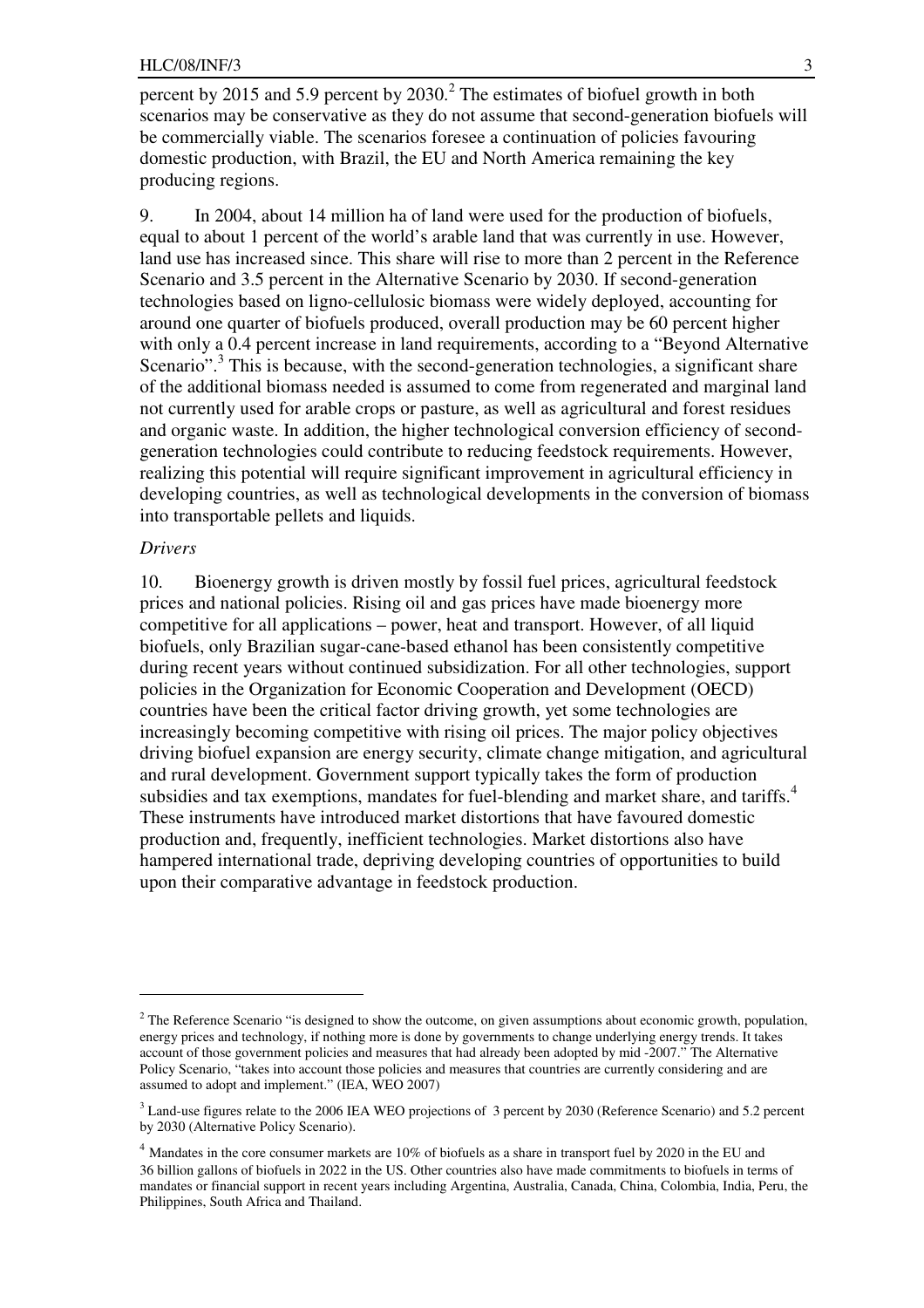$\overline{a}$ 

# *Energy and agriculture – the links*

11. Energy and agriculture markets are closely linked, as agriculture both consumes and produces energy. Energy markets are much larger than agriculture markets which means that movements in the energy market affect agriculture more than vice versa. Rising oil prices have contributed significantly to the recent rise in agricultural commodity prices, in particular from intensive production systems that rely heavily on energy-intensive inputs such as fertilizer and mechanization. The growing biofuel market represents a new source of demand for agricultural commodities, and could reverse the declining trend in real commodity prices observed during the last decades. This presents new economic opportunities for the 2.5 billion people who depend on agriculture for their livelihoods. Biofuels are also a significant factor in recent commodity price hikes. Prices of maize and oilseeds have doubled during the last year while increasing demand and competition for land have exerted upward pressures on markets for substitute crops. The commercialization of second-generation biofuels that do not utilize food crops or compete for resources could reduce the pressure on commodity markets.

## *Safeguarding food security*

12. Analysing the nexus between fuel and food is complex.<sup>5</sup> Although there is a growing international consensus that the rapid increase in demand for biofuel feedstocks has contributed significantly to the current rise in food prices, its degree varies across countries and may not be quantifiable with certainty. From an aggregate perspective, there is enough food available to feed the world. The challenge lies in ensuring people's access to food. In addition, world food demand is expected to nearly double by 2050 and food security could be disrupted by more extreme weather events. These forces, combined with increased competition for land to produce biofuels, are of concern to some governments and international organizations.

13. With rising oil prices, low-income countries that are both food and energy importers are currently facing redoubled balance-of-payment pressures. Moreover, as world commodity markets become more integrated and changes in food prices on international markets affect domestic markets, biofuel production in one country will have important effects on food security in other countries. Price transmission between world markets and rural areas will depend upon domestic trade policies and infrastructure. Isolated areas that do not have access to markets are less affected by international price movements, but also have fewer possibilities to benefit from growing markets.

14. Consumers may be affected differently according to their dietary habits. For example, the type of food crops used for bioenergy, such as grains, may constitute a 40 percent share of one local diet yet 80 percent in another locality. In the big picture, from the perspective of food security, biofuel expansion may represent additional stress but also opportunities that affect all four dimensions of food security – availability, access, stability and utilization.

15. *Availability* of food can be threatened to the extent that land, water and other productive resources are diverted from food production to biofuel production. This competition for natural resources occurs whether edible or non-edible crops are cultivated for bioenergy purposes. The degree of competition among food, feed and fuel uses of biomass will hinge on a variety of factors, including crop selection, farming practices,

<sup>&</sup>lt;sup>5</sup> The Bioenergy and Food Security Approach (BEFS) of FAO provides the necessary analytical framework to assess the nexus.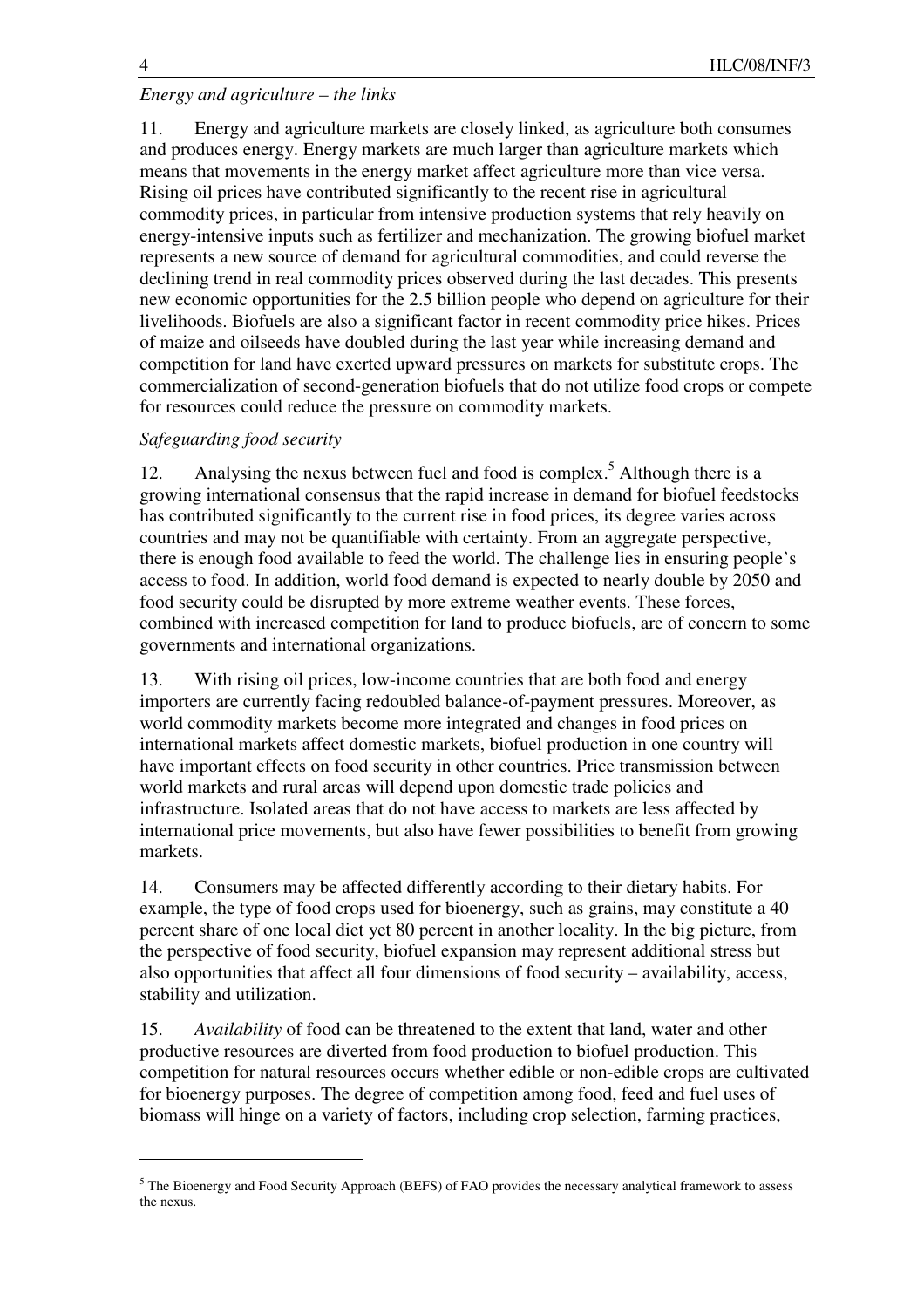#### HLC/08/INF/3 5

agricultural yields and the pace at which next-generation biofuel technologies develop. Competition will affect availability less if non-edible perennial crops are cultivated on unused and marginal lands that do not provide subsistence functions for the most vulnerable. Food supply may be positively affected if the market for biofuel feedstock leads to new investments in agricultural research, infrastructure development and increased production.

16. *Access* to food refers to people's economic ability to access food as well as their ability to overcome barriers that stem from physical remoteness, social marginalization or discrimination on the basis of The primary determinants of food security for the majority of poor people are their income levels and the cost of food. Higher food prices can cause substantial problems to net food consumers including agricultural labourers, the urban poor and the large proportion of rural poor without sufficient productive assets. Competition for resource inputs places upward pressure on food prices, even if the feedstock itself is a non-food crop or is grown on previously unused land. On the other hand, farmers who are net food producers are likely to benefit from higher prices. Bioenergy growth can boost incomes by revitalizing agriculture, providing new employment opportunities and increasing access to modern energy, which can stimulate rural development.

17. *Stability* of food supplies refers to those situations in which populations are not vulnerable to losing access to resources and other forms of livelihoods due to extreme weather events, economic or market failure, civil conflict or environmental degradation and, increasingly, conflict over natural resources. Further growth in biofuels could exert additional pressure on the stability of food supplies. The use of food crops (or crops which compete with them for land resources) for biofuels may establish an effective floor price for these commodities, and price volatility from the petroleum sector will be more strongly transmitted to the agricultural sector, increasing the risk of food insecurity. This impact will be enhanced as import dependence is expected to grow for most low income food deficit developing countries, and as price transmission increases between global and national markets with greater market liberalization and the forces of globalization.

18. *Utilization* of food refers to peoples' ability to utilize, i.e. absorb, nutrients. This is closely linked to health and nutrition factors, such as access to clean water, sanitation and medical services. If biofuel feedstock production competes for water supply, it could make water less readily available for household use, threatening the health status and, thus, the food security status of affected individuals. On the other hand, small-scale production of bioenergy in rural areas may reduce reliance on fuelwood, which means less pressure on the forest and less burden for women who usually are tasked with collecting fuelwood. In addition, there would be less health risk for household members who would no longer have to inhale the smoke from cooking with fuelwood in enclosed spaces.

19. In summary, all four dimensions of food security may be affected differently. Most likely, food security may improve for some people, while others will experience deterioration. The exact net outcome will depend on the socio-economic structure of society, as well as on the specific commodities whose prices increase and the relative wealth of the farmers who produce the commodities that have experienced the price increases. Negative effects may violate an individual's human right to food, a legal right enshrined in the International Covenant on Economic Social and Cultural Rights which is binding upon 156 States. On the basis of the right to food, the covenant obligates governments to provide food and other assistance for those who cannot feed themselves,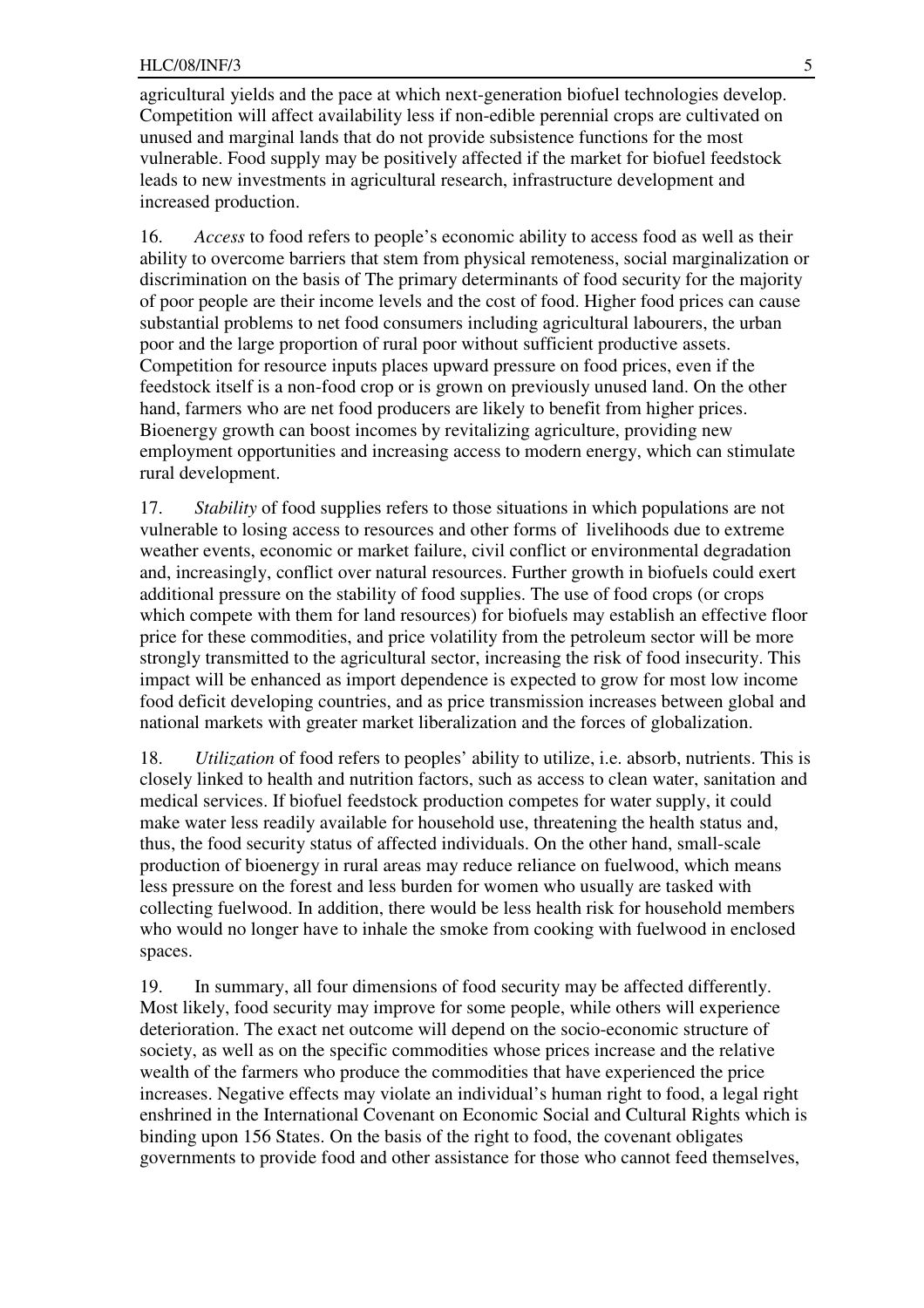to the extent that resources permit. Right to food obligations will have to be interpreted in the specific context of biofuels development.

# **II. BIOENERGY AND THE CHALLENGES OF SUSTAINABLE DEVELOPMENT**

20. To develop the full potential of bioenergy, growth has to be managed in a sustainable way to meet requirements related to the economic, social and environmental dimensions of sustainability. Much progress has been achieved in the local and global debate on criteria and mechanisms to achieve sustainability in various fields and for different products, particularly through multistakeholder and producer-consumer partnerships. The emerging biofuel market should build upon these lessons.

## *Economic dimension*

21. In theory, bioenergy is economically sustainable if it is financially viable after all direct and indirect impacts –both positive and negative – have been accounted for. Policies can promote economic sustainability of bioenergy by rewarding those technologies and systems that perform well in terms of social and environmental impacts, for instance net greenhouse gas (GHG) reduction. By stimulating innovation and improving productivity over time, performance-based policies can promote dynamic efficiency. This is essential if the sector is to remain economically sustainable over time and bring economic opportunities to those who depend on the agricultural sector. Barriers to international trade constrain economic sustainability by hindering the exploitation of the most efficient production paths.

22. The economic dimension is critically linked to the scale and method of production, and the use of and impacts on human and natural resources discussed below.

## *Social dimension*

23. Impact on food security is one of the core social factors to be considered in bioenergy development. Other factors include opportunities for pro-poor rural development, income generation through productive activities or employment, land access and labour conditions. The growing market for biofuels presents new income opportunities for agricultural producers, including smallholders. However, benefit distribution at household level may not be equal, with evidence suggesting that increased cash returns to farming disproportionately benefit male household members. The social impacts of biofuel development will depend upon the feedstock and the production system chosen. If economically viable, small-scale cultivation of crops such as jatropha and on-farm or community-level use of crude vegetable oil can revitalize rural economies by improving mechanization, irrigation and transport and decentralizing energy supply. In addition, biofuel production provides by-products and co-products such as glycerine, livestock feeds and fertilizers.

24. However, comparative experiences indicate that production of some biofuels, in particular ethanol, is more competitive if it relies on economies of scale related to largescale industrial production. This is due to the high investment cost related to processing. While the employment generation potential, particularly for unskilled labour, may be significant, preliminary evidence hints at a rapid pace of mechanization and simultaneously a decrease of manual workforce. In addition, labour rights and socioeconomic conditions in large-scale biofuel plantations can be precarious. Female workers tend to be particular disadvantaged. Large-scale development also puts pressure on land. Increasing land value may strengthen the asset base of land holders, but make lease or purchase of land unaffordable for the landless. In situations of insecure land tenure, large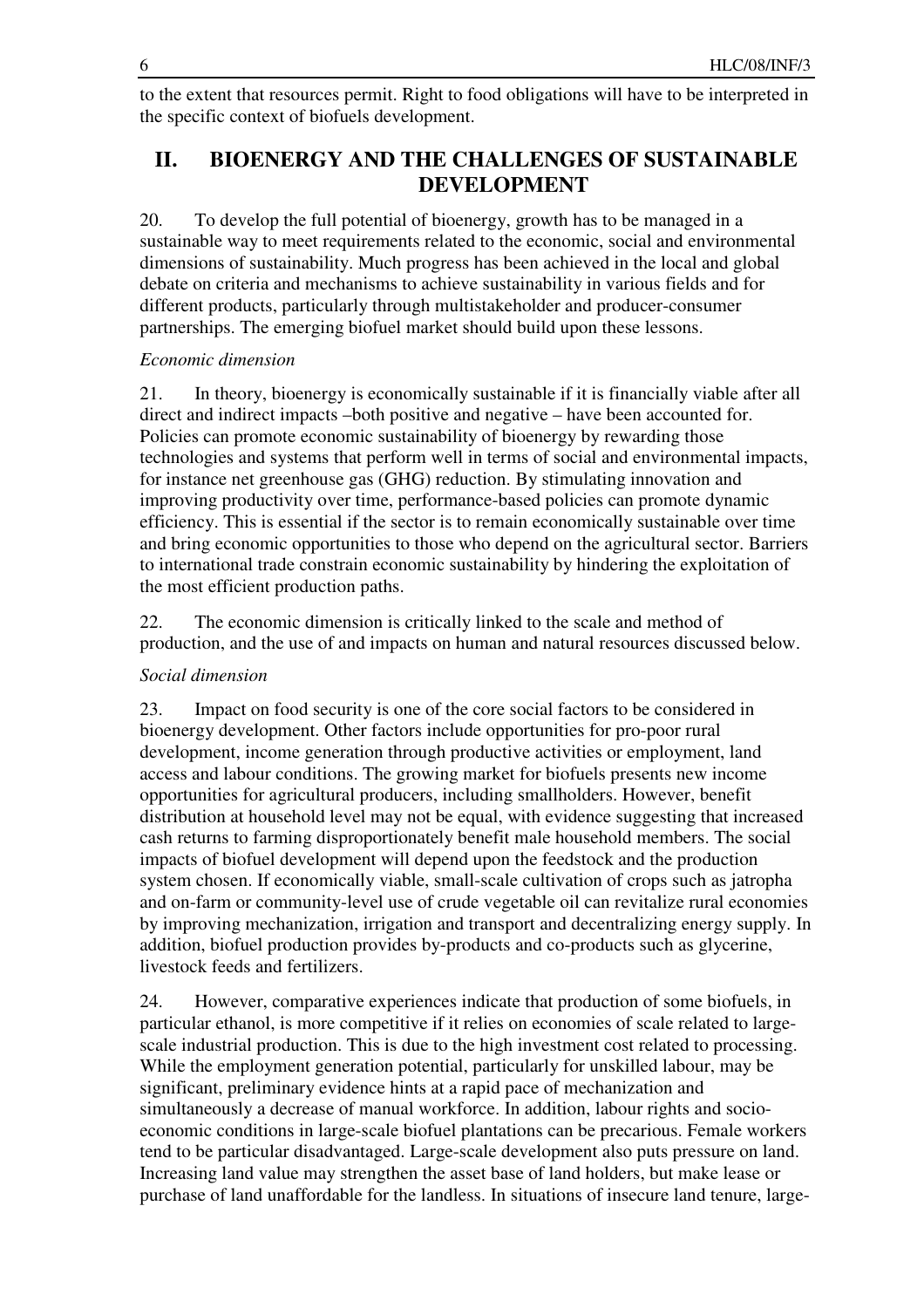scale developments may lead to displacement of vulnerable households with indigenous communities particularly at risk.

25. Small-scale and large-scale production systems must not be mutually exclusive. Governments can promote the adoption of contract farming in which the processor purchases the harvests of independent (smallholder) farmers under terms agreed to in advance through contracts. Further, assisting smallholders in building cooperatives, marketing associations, partnerships and joint ventures, and coordinating their supply into larger production facilities will benefit smallholder participation in biofuel markets just as it holds potential for other agricultural markets.

### *Environmental dimension*

26. Bioenergy production affects the environment at the local and global levels, impacting land and water resources, biodiversity and the global climate. Although there are environmental impacts throughout the production chain – feedstock production, conversion and use – most impacts occur in the feedstock production stage and mirror those related to agricultural production in general.

27. *Climate change mitigation***:** Mitigation of climate change is a policy goal of bioenergy development in many countries. However, life-cycle analyses that measure emissions throughout the bioenergy production chain indicate a wide divergence in carbon balances according to technologies used, locations and production paths – with some even leading to greater emissions than fossil fuels. Key sources of emissions are land conversion, mechanization and fertilizer use at the feedstock production stage, and the use of non-renewable energy in processing and transport. Systems that use organic waste and residues from agriculture and forestry, or perennial energy plants on degraded land, offer high potential greenhouse gas (GHG) emissions savings. The impact of landuse change, an aspect of particular importance in the carbon balance, remains clouded in uncertainty. When land with high carbon content, such as forest or peat land, is converted to grow biofuels, the immediate resulting carbon balance is inevitably negative, with conversion creating "carbon debts" that could take decades or even centuries to "repay"*.*  In addition, a comprehensive carbon balance assessment must take into account "indirect" land-use change which refers to emissions from land in which biofuel feedstock replaces food crops. Such indirect effects are notoriously difficult to attribute and measure*.* The extent of land-use change caused by bioenergy growth depends upon the potential for intensification. Some further yield improvements on existing land will be possible in response to rising prices, in particular through increased input use and improved management practices. However, improved bioenergy feedstock technologies are still in the development stage so, in the short run, the lion's share of increased production is likely to come from area expansion. The faster the growth in the market, the greater the likely negative impact on land-use.

28. *Biodiversity*: The threat to wild biodiversity from bioenergy growth is associated primarily with land-use change. When areas such as natural forests are converted for feedstock production, the loss of biodiversity may be significant, even if land expansion is a temporary phenomenon*.* A further concern is the introduction of invasive species for biofuel production. Agricultural biodiversity could be affected by large-scale monocropping practices and the introduction of genetically modified materials.

29. *Water and soil*: Many feedstocks – including sugar, palm oil and maize – are highly water intensive, meaning that their expansion is likely to create even greater competition for this already scarce resource, depending upon location and production methods. Liquid biofuels already account for approximately 1 percent of water transpired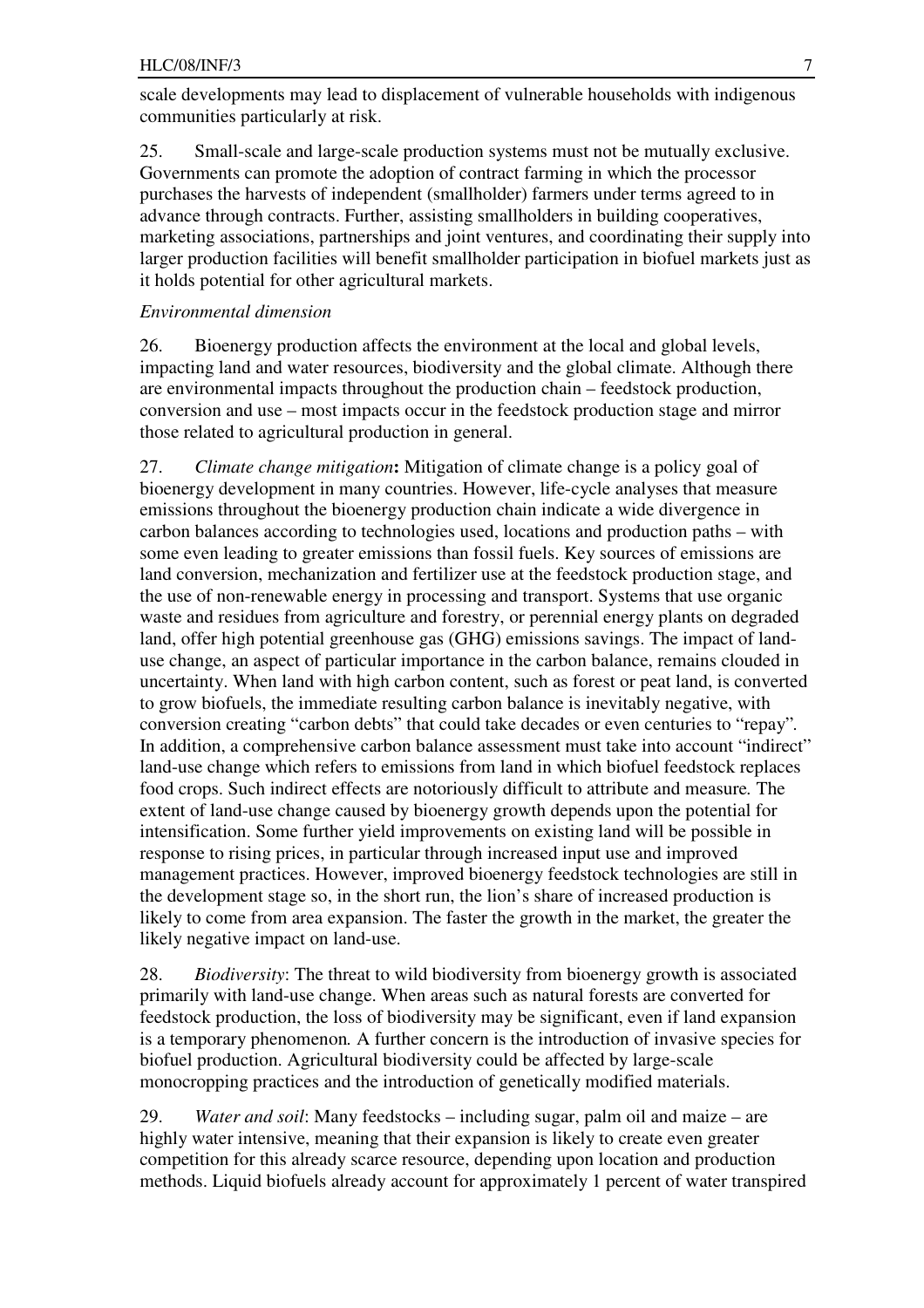by crops and 2 percent of irrigation water.<sup>6</sup> Feedstock production also affects downstream water quality through run off of fertilizers and agrochemicals, and soil erosion. The impact of feedstock production on soil erosion depends critically on the farming techniques that are employed, in particular on the use of tillage practices, the level of soil cover and crop rotations. Where perennial bioenergy feedstocks replace annual crops, the permanent cover and root formation will help improve soil management and reduce soil erosion.

30. The adoption of good agricultural practices, such as no tillage and direct seeding, retention of soil cover, multiple cropping, appropriate crop choice and crop rotations, can mitigate negative impacts, in particular on carbon, soil and water resources. The application of these practices also can reduce the threat to biodiversity, particularly soil biodiversity, through the retention of crop residues and diversified crop rotations. Wildlife habitats can be enhanced by introducing landscape approaches in agricultural areas and retaining ecological corridors, as well as by careful and sustainable use of highbiodiversity biomass sources, such as grasslands, as feedstocks. Furthermore, non-food cropping systems could enrich agrobiodiversity. Promoting integrated local food-energy production systems, by combining feedstock production with crop production and feeding livestock on biomass not used for energy production or soil cover, can avoid waste and increase the overall system productivity for food and energy.

# **III. MANAGING BIOFUELS – THE INTERNATIONAL PERSPECTIVE**

31. Bioenergy development, particularly the expansion of liquid biofuels, has reached a critical juncture. Governments, international organizations, the private sector, civil society and academia appear to be divided on many important issues. Some argue that the pathway taken should be continued, others advise caution or deem the climate change biofuel-based "cure" as "worse than the disease". The different viewpoints on the way forward can be summarized under three main options: business as usual, moratorium and intergovernmental consensus building.

# **A. GLOBAL BIOENERGY POLICY OPTIONS UNDER DISCUSSION**

## *Policy option 1: Business as usual*

 $\overline{a}$ 

32. The "business as usual" option entails continuing along the path taken so far. Each country would proceed in setting and revising policy frameworks in line with national interests, taking into account international implications of policy decisions only where these are compatible with domestic priorities. Proponents of this approach point out that it is precisely the large uncertainties surrounding the exact impacts of biofuel growth that favour an approach in which a nascent market is not "strangled" before it has had time to develop and show its full potential. Proponents also highlight existing conflicts of interest and point to the difficulties in aligning views and interests along an international agenda.

33. The "business as usual" approach may be able to put some safeguards in place to mitigate negative impacts of biofuel growth through concerted national efforts, yet it cannot fully address issues with global repercussions such as negative impacts on food security and the environment. If those negative impacts continue to increase, it is likely that an increasingly hostile public opinion will turn against biofuels for good, thereby eliminating a market that has real potential to meet economic, environmental and social

<sup>&</sup>lt;sup>6</sup> Sugar production in Brazil and maize production in the USA is predominantly rainfed.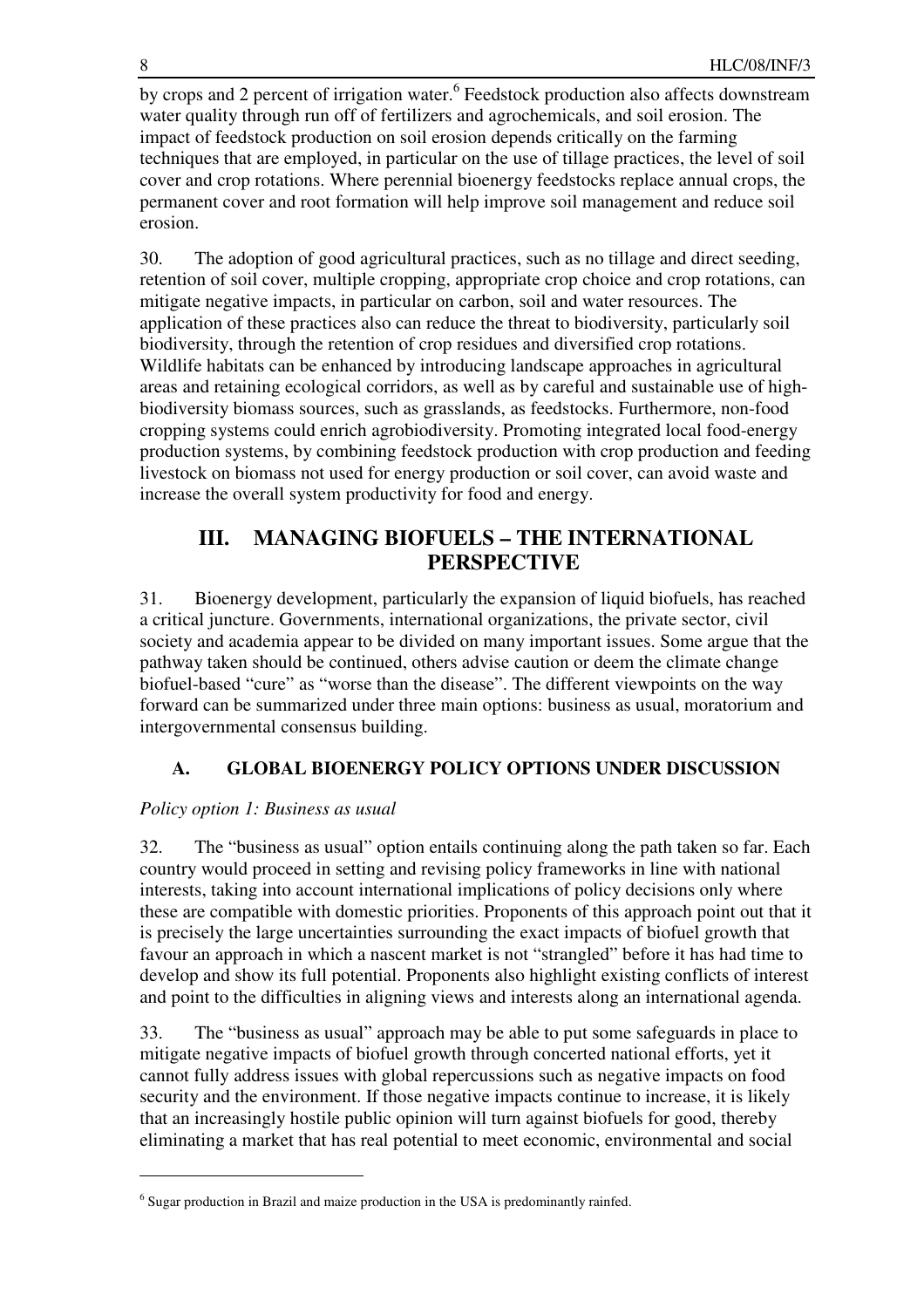objectives. Without an international agreed standard, the desire expressed by many governments to start certifying sustainable biofuels may face serious obstacles, not least under international trade law considerations.

### *Policy option 2: Moratorium*

34. The "moratorium" option denotes a temporary prohibition of production. There have been calls for global all-encompassing and feedstock-specific moratoria on biofuel production, to allow time for technologies to be devised and regulatory structures to be put in place. The UN Special Rapporteur on the Right to Food, among others, has called for a five-year moratorium to protect against negative environmental, social and human rights impacts and suggested that measures be put in place during such a moratorium to ensure that biofuel production has a positive impact and respects the right to adequate food. Such measures may include, *inter alia,* the reduction of overall energy consumption, energy efficiency, an immediate move to second-generation technologies, and protection for food insecure and small-scale farmers.

35. Such a global moratorium may not be differentiated enough and may only postpone the much needed quest for better technologies and smart regulatory solutions. Also, the call for immediately leap-frogging to second-generation biofuels may be unrealistic, given the lack of second-generation experience and investment potential in nearly all developing countries. Conversely, it might prevent or discourage countries from participating in the global learning on biofuels. Further, a global moratorium would most likely not do justice to the country- and site-specific complexities of the bioenergy-food security nexus. The one-size-fits-all option appears too rigid to capture dynamic developments and potentially positive effects on rural development, climate change and food security. By banning the nascent industry, investment could stop abruptly, existing ventures might not recover and interest in research and development vanish. This would delay or prevent the much needed quest for technological innovation and knowledge creation backed by practical experiences.

36. Finally, it is far from clear how a moratorium can be put into practice. A moratorium on feedstock production does not seem feasible as many feedstocks are also food crops and, at the production stage, it is not possible to distinguish what the final use will be. At the processing and supply stages, a moratorium could mean a number of things, such as a ban on new capacity/investments, a ceiling on production/sale or prohibition of an activity, all with very different impacts on the industry. In policy terms, a moratorium also could imply the abolition of national mandates or targets, or of public financial support for the industry.

37. Depending upon the option chosen, a moratorium may be virtually impossible to implement and enforce and also distract policy-makers from the need to design smart regulations that create the right enabling environment for sustainable bioenergy development.

#### *Policy option 3: Intergovernmental consensus-building on sustainable biofuels*

38. The option to build an international consensus on sustainable biofuels assumes that domestic policy measures or industry-based consensus-building are necessary, but may not be sufficient for sustainable biofuel development. The concern for food security relates in particular to the effect of commodity price impacts on the vulnerable, and these price impacts arise in global markets. A number of key sustainability challenges, in particular the mitigation of climate change and the protection of biodiversity, relate to the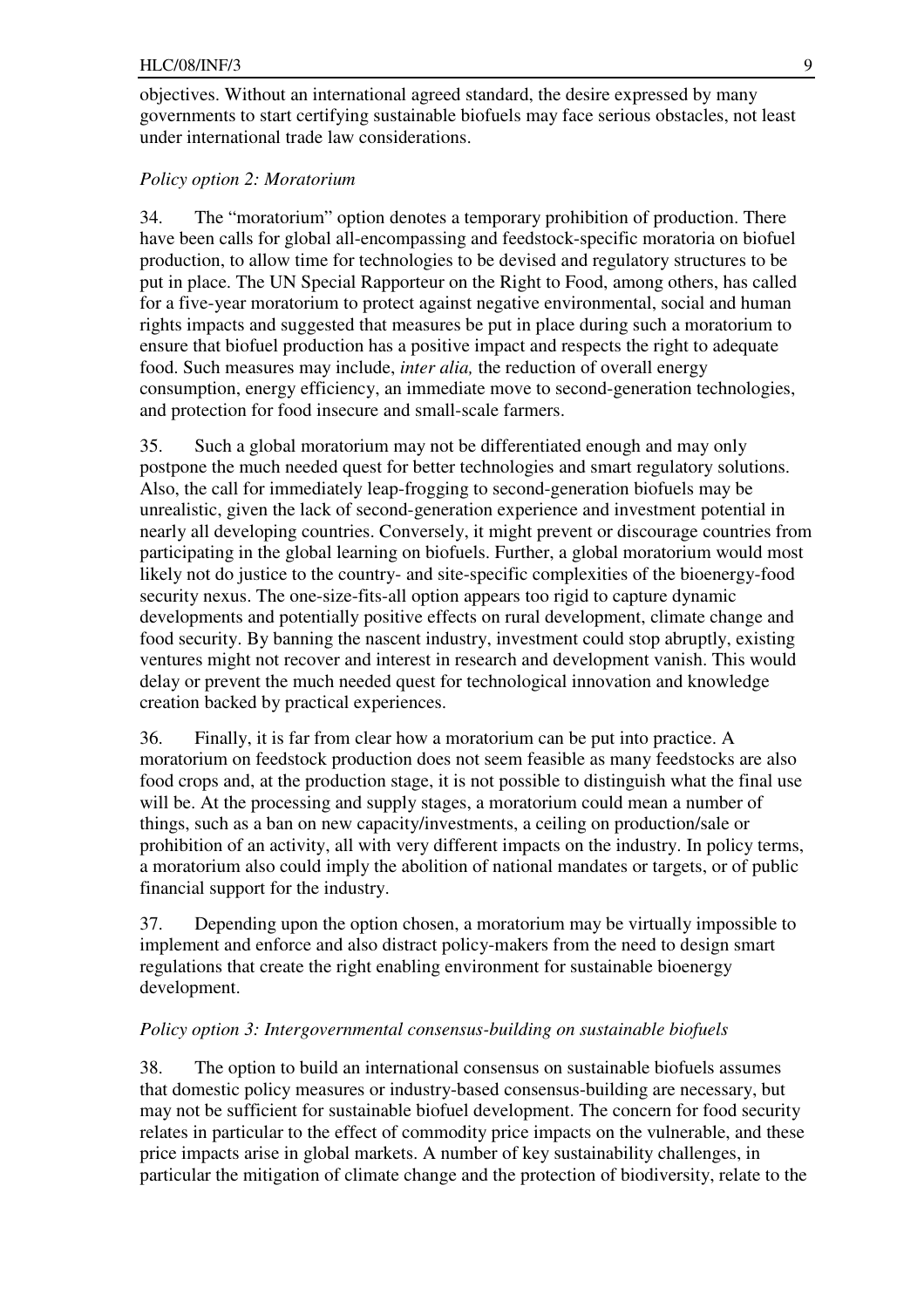provision of global environmental goods and services which, by definition, cannot be guaranteed at national level alone.

39. The need for a global response to the challenges of climate change, biodiversity and food security already has been recognized in international commitments and conventions. An internationally agreed approach is also indicated, as demand for biofuels is concentrated in developed countries and the supply potential lies primarily in developing countries.

40. An intergovernmental consensus might take the form of a forum for knowledge exchange and capacity building, a code of conduct with international guidelines, or a new agreement or an annex to an existing agreement (discussed below). It is worth noting that the consensus may incorporate elements from policy options one and two, by delegating authority for industry to self-regulate certain aspects, or establishing short-term partial and differentiated moratoria to achieve a specific purpose.

### **B. TOWARDS AN INTERNATIONAL CONSENSUS ON SUSTAINABLE BIOFUELS**

### *Existing instruments and initiatives to be considered*

41. Both governments and the private sector have requested that FAO assist in establishing a consensus on bioenergy, particularly liquid biofuels. This interest became evident in the preparatory process for the 2008 High-Level Conference. Although there is no formal international agreement or intergovernmental mechanism to deal with bioenergy or biofuels, several existing treaties and initiatives that touch upon issues related to food security, energy, environment, trade and human rights are relevant to bioenergy. In building international consensus on sustainable and food security-compliant biofuels, governments may wish to integrate elements or draw from the experiences of the existing agreements (Box 1).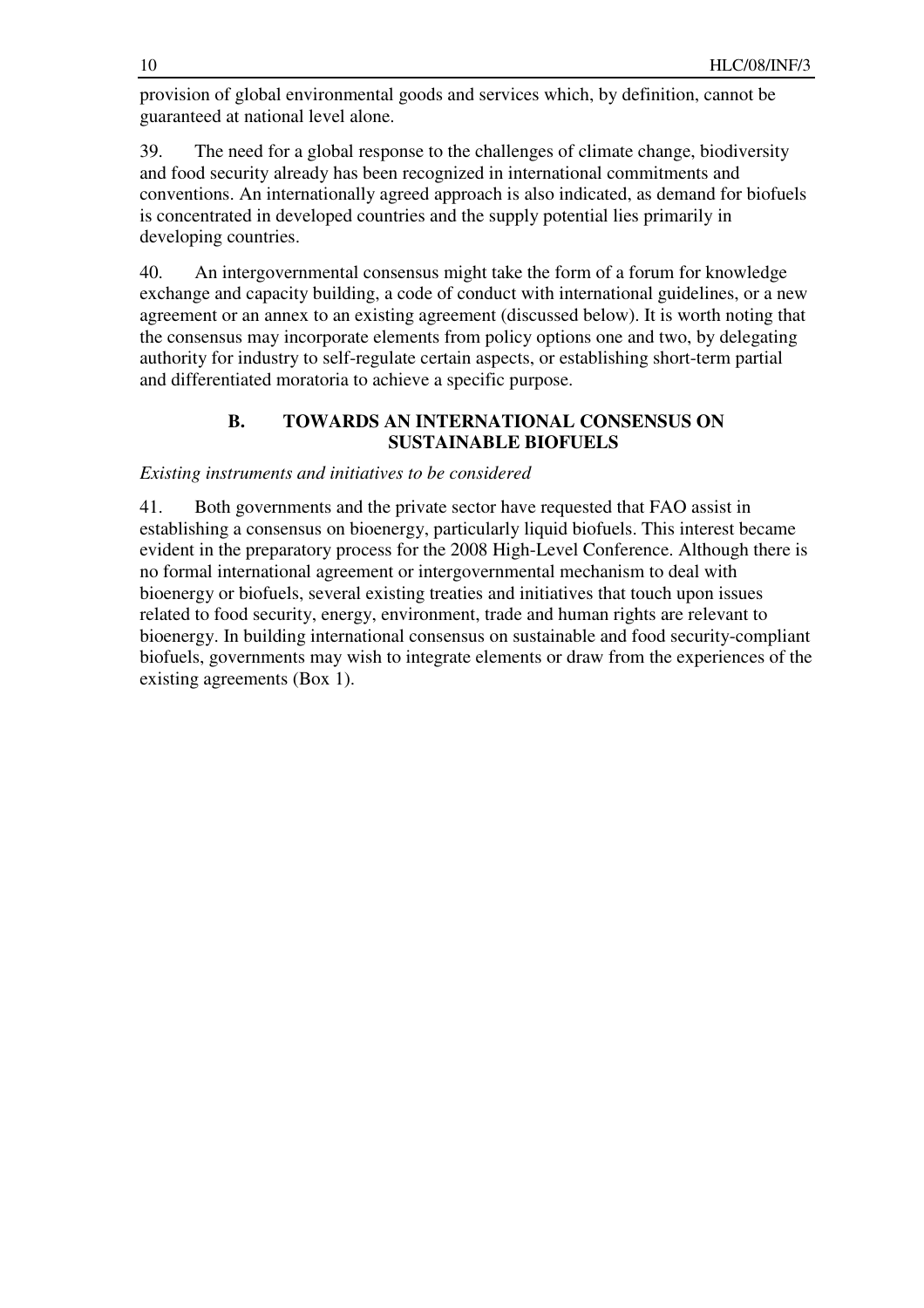#### Box 1: International Instruments of Relevance to Bioenergy, Food Security and Sustainability

The 1992 **United Nations Framework Convention on Climate Change** (UNFCCC) supports bioenergy as one of the "precautionary measures to anticipate, prevent or minimize the causes of climate change and mitigate its adverse effects", requiring that these measures "take into account different socio-economic contexts, be comprehensive, cover all relevant sources, sinks and reservoirs of greenhouse gases and adaptation, and comprise all economic sectors" (art. 4). The 1997 **Kyoto Protocol** to the UNFCCC recognizes the importance of renewable energy as a contributor to mitigating climate change. The Clean Development Mechanism (CDM) created under the Kyoto Protocol's Article 12 attracts international carbon funding for bioenergy projects, with a view to assisting developing countries in achieving sustainable development and enabling industrialized countries to comply with their quantitative emission reduction targets under the Kyoto Protocol. The 1992 **Convention on Biological Diversity** (CBD) is relevant to sustainable bioenergy development as it commits parties to biodiversity conservation, the sustainable use of its components and the fair and equitable sharing of benefits arising from the use of genetic resources. The CBD objectives apply to bioenergy insofar as the Convention addresses feedstocks both as a component of biodiversity and as a habitat for terrestrial biodiversity. Key CBD obligations include establishing protected areas, restoring or rehabilitating degraded ecosystems and preventing the introduction of invasive alien species (art. 8); introducing environmental impact assessment for projects likely to have adverse effects on biodiversity (art. 14); and involving local populations and the private sector in sustainable use (art. 10). The **International Treaty on Plant Genetic Resources for Food and Agriculture,** negotiated by the FAO Commission on Genetic Resources for Food and Agriculture, aims at the conservation and sustainable use of plant genetic resources for food and agriculture and the fair and equitable sharing of the benefits arising from their use. The Treaty applies to all genetic materials of plant origin of actual or potential value for food and agriculture (art. 3). However, under the Treaty's Multilateral System of Access and Benefit-Sharing, access to certain crops and species listed in Annex I shall be provided solely for the purpose of utilization and conservation for research, breeding and training for food and agriculture, "provided that such purpose does not include chemical, pharmaceutical and/ or other nonfood/feed industrial uses" (art. 12.3(a)).

The 1992 **United Nations Convention to Combat Desertification** (UNCCD) binds parties to improving land productivity; fostering land and water rehabilitation, conservation and sustainable management, and improving living conditions, in particular at the community level (art. 2); targeting poverty reduction (art. 4) and ensuring the involvement of local communities (art. 3).

Several trade agreements apply to biofuels. The **General Agreement on Tariffs and Trade 1994** (GATT) governs all trade in , which includes'goods' trade in biofuels. It commits countries to a liberalized trade regime through the lowering of tariffs with each round of international trade negotiations. The **Agreement on Technical Barriers to Trade** disciplines the use of technical regulations and standards by WTO Members, especially if such use would unnecessarily restrict trade**.** In countries that are members of the WTO, any requirements imposed on imported biofuels must comply with the principle non-discrimination in GATT Articles I and III. It is also noteworthy that in the *Harmonized System of Tariff Classification*, bioethanol and biodiesel are categorized differently (bioethanol as an agricultural product in HS 23 and biodiesel as an industrial product in HS 29). This means that the disciplines on subsidies and other forms of domestic support in the **Agreement on Agriculture** would also apply to bioethanol, while those in the Agreement on Subsidies and Countervailing Measures would apply to both bioethanol and biodiesel.

Furthermore, bioenergy production should not negatively affect the enjoyment of human rights and democratic principles, such as non-discrimination, freedom of information and expression, and participation of those affected, in particular the more vulnerable and marginalized segments of society. Bioenergy and biofuels should not impede the realization of the **right to food** (art. 11 of the 1966 International Covenant on Economic, Social and Cultural Rights) by undermining the implementation of the parties' legal obligation to create an enabling environment for every person to feed him- or herself with dignity. The right to food also imposes an obligation to provide food and other assistance for those who cannot feed themselves, to the extent that resources permit. In line with the **Right to Food Guidelines**, governments should respect and protect non-discriminatory access to people's livelihoods.

Furthermore, bioenergy initiatives must respect the **core labour standards and respective ILO conventions** and should not hinder the implementation of the **Decent Work Agenda**, which proposes an integrated approach to rights, employment, social protection and social dialogue, in accordance to Fundamental Principles and Rights at Work (freedom of association and the right to collective bargaining; elimination of forced and compulsory labour; abolition of child labour, and elimination of discrimination in the workplace), and relevant ILO Conventions, in particular Convention No. 184 "Safety and Health in Agriculture" (2001), and No. 182 "Worst Forms of Child Labour" (1999).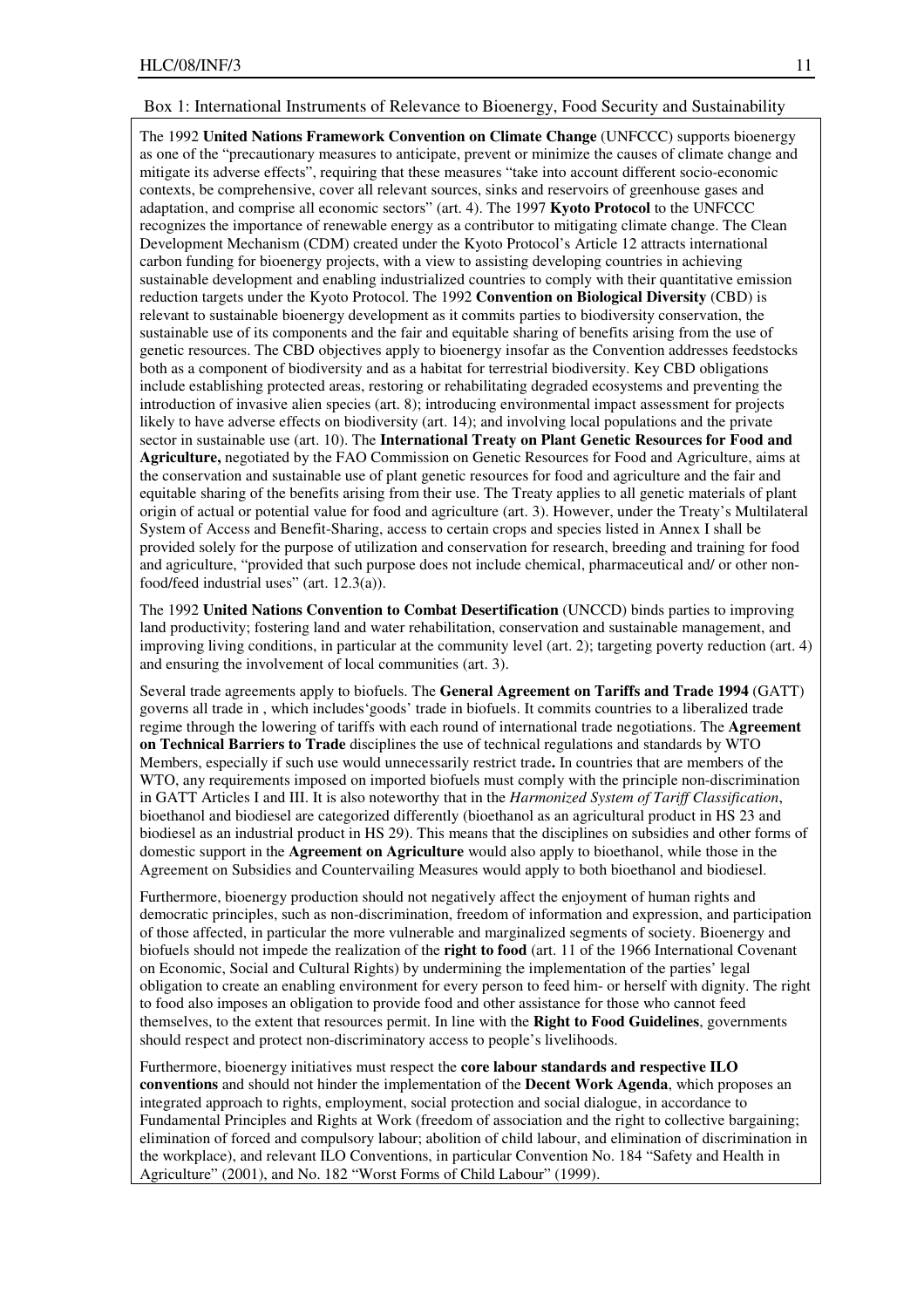42. Complementing existing international legal instruments, over recent years a number of international multi-stakeholder initiatives have undertaken relevant work to contribute to policy guidance for sustainable bioenergy development. An intergovernmental consensus may build upon and integrate elements or draw experiences from these initiatives (Box 2).

### **Box 2: Global Multi-Stakeholder Initiatives**

The *Global Bioenergy Partnership (GBEP)* with its growing membership of countries, private sector and civil society stakeholders, received a renewed mandate from the 2007 G8 Summit to "take forward the successful and sustainable development of bioenergy". GBEP is chaired by Italy and its Secretariat is hosted at FAO. GBEP is establishing a Task Force on Sustainability to complement its ongoing work on the harmonization of methodologies to measure GHG emission reductions. The *Round Table on Sustainable Biofuels,* an international initiative that brings together governments, international organizations, farmer associations, private sector companies, NGOs, and academia is in the process of formulating key sustainability criteria. Roundtables already exist for some of the key bioenergy feedstocks, notably oilpalm, and - at an earlier stage of development - soy and sugar. The *International Biofuels Forum,* a joint initiative of Brazil, China, India, South Africa, the United States and the European Commission launched in 2007 aims to contribute to creating a world market for alternative fuels, resulting in economic, social and environmental benefits for developed and developing countries. *UN Energy,* the UN's inter-agency mechanism on energy, is working on practical guidelines for policymakers for sustainable bioenergy as a follow up to its publication "Sustainable Bioenergy: A Framework for Decision Makers".

*Existing instruments and initiatives may not suffice* 

43. While existing international instruments are relevant for specific aspects of biofuel development, they do not cover sufficiently the complex relationship between the causes for biofuel expansion and its effects at the cross-roads of four main policy areas, namely energy, food and agriculture, environment and trade. Similarly, existing multi-stakeholder initiatives may not have the necessary authority to avoid duplication of standards at international level and, in light of their limited membership, may not fully represent the variety of interests.

44. It might well be argued that not all complex challenges the world faces require new international standard-setting. Quite often, markets and self-regulation may suffice, and existing standards may well be applied to emerging issues. However, the case of biofuels seems to be quite different. Biofuel demand has been "artificially" raised by government subsidies with the aim, at least to a considerable extent, to combat climate change and enhance sustainability. Concomitantly, preliminary lessons are revealing that under certain conditions, they not only may not reach the desired environmental outcome, they may even worsen sustainability including food security.

45. At the same time, developing countries face both greater opportunities and higher risks than developed countries. While the biofuel production potential in tropical countries far exceeds the potential of temperate climate zones, competition for natural resources and negative impacts on food prices may hit developing countries harder. The large supply potential from developing countries could meet a high demand from developed countries, if enhanced global trading were permitted. A reduction of trade barriers would not only facilitate more efficient and sustainable production patterns in both economic and energetic terms, it would eventually produce welfare gains in both developing and developed countries. Sustainable biofuels production could be facilitated through science-based and market-oriented mechanisms such as certification. In order to ensure compliance with WTO requirements, such certification would have to rely on an internationally agreed standard.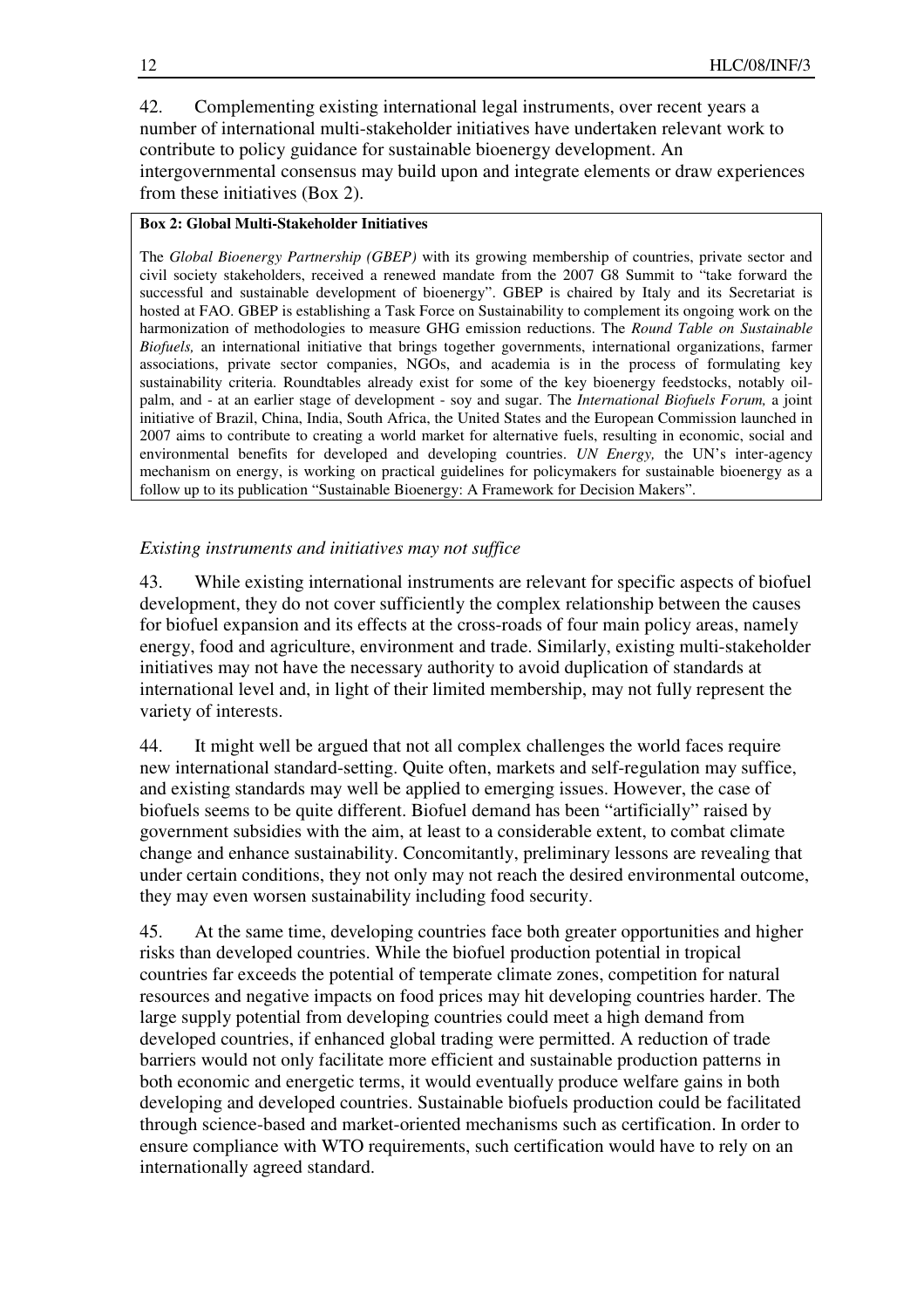### **C. ELEMENTS OF AN INTERNATIONAL CONSENSUS**

46. The structure and legal nature of an international biofuel consensus would depend largely on the focus that governments wish to take. To ensure sustainability, including food security, governments may wish to consider the following five areas for action:

- safeguard mechanisms for food security,
- sustainability principles,
- research and development, knowledge exchange and capacity building,
- trade measures and financing options,
- methodologies for measuring and monitoring biofuel impacts.

47. Specific measures in each of these areas are manifold and the Appendix includes concrete suggestions for consideration. An international response may include policy measures to create a conducive regulatory and incentive framework and investments to put in place an enabling environment that favours a sustainable bioenergy future.

48. Governments may wish to initiate an international dialogue to assess the various international motivations for biofuel development, the potentially diverging viewpoints and the global effects in an international forum in order to agree eventually on shared principles and the right way forward. A response would work towards consensus building on both scientific and policy matters. FAO, in close collaboration with other UN agencies and partners, is prepared to provide the appropriate forum to develop such an international consensus.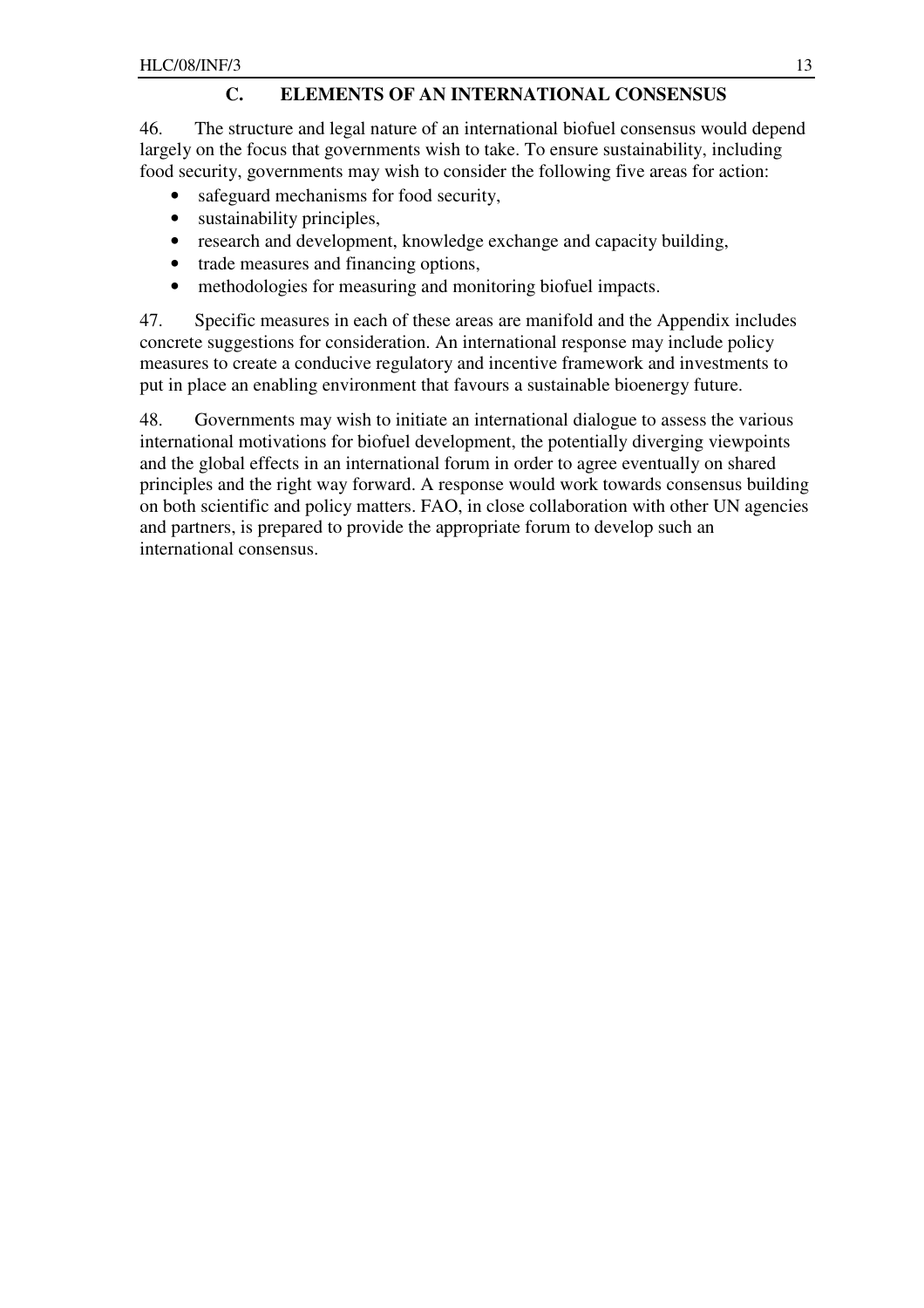### **APPENDIX: ELEMENTS FOR INTERNATIONAL ACTION ON SUSTAINABLE BIOFUELS**

The following measures could be considered as elements for international action.<sup>7</sup>

### **Safeguards for food security**

In the context of biofuels, most of FAO's standard best practices and policy recommendations on food security continue to apply and should be reinforced. Among these are ex-ante assessments of policies or commercial activities on food security, vulnerability mapping, continuous monitoring and early warning. Measures also include protecting the most vulnerable through targeted safety nets and establishing competent food security agencies. The latter may henceforth have to be equipped with the necessary tools and capabilities to analyse the impact of biofuel production including transmission of world commodity prices for different feedstocks into local markets.

More specifically, policies may be adopted that:

- favour technologies that are likely to reduce competition with food supplies, in particular bioenergy based upon the use of organic waste and residues;
- support second-generation technology development using lingo-cellulosic material and feedstock production on land not suitable for food production;
- assess specific socio-economic vulnerabilities and livelihood impacts of communities affected by biofuel production such as labour relations, land management and tenure systems;
- discourage large-scale cultivation patterns in areas characterized by high poverty, land shortages, land conflict or tenure insecurity;
- avoid cultivation of water intensive feedstocks and production methods in waterscare environments;
- establish maximum thresholds for biofuel production based on assessments of local risks and vulnerability;
- create multi-stakeholder decision-making mechanisms on biofuel production at national and local levels.

### **Sustainability principles**

A common reference framework of sustainability principles could be discussed and agreed at international level. Technical analysis and consultative processes have recognized and highlighted that environmental, social and institutional dimensions need to be considered if growth in biofuel production is to be sustainable.

Environmental dimension:

 $\overline{a}$ 

- ensure a positive GHG balance of biofuels over their lifecycle compared to fossil energy, taking into account land-use change related carbon emissions and sinks;
- prevent feedstock production in areas with high conservation values or high carbon content;
- ensure the sustainable use of natural resources, particularly land and water;
- mainstream the use of good agricultural practices, integrated food-energy systems and landscape approaches.

 $<sup>7</sup>$  All activities would build upon and complement existing approaches and initiatives</sup>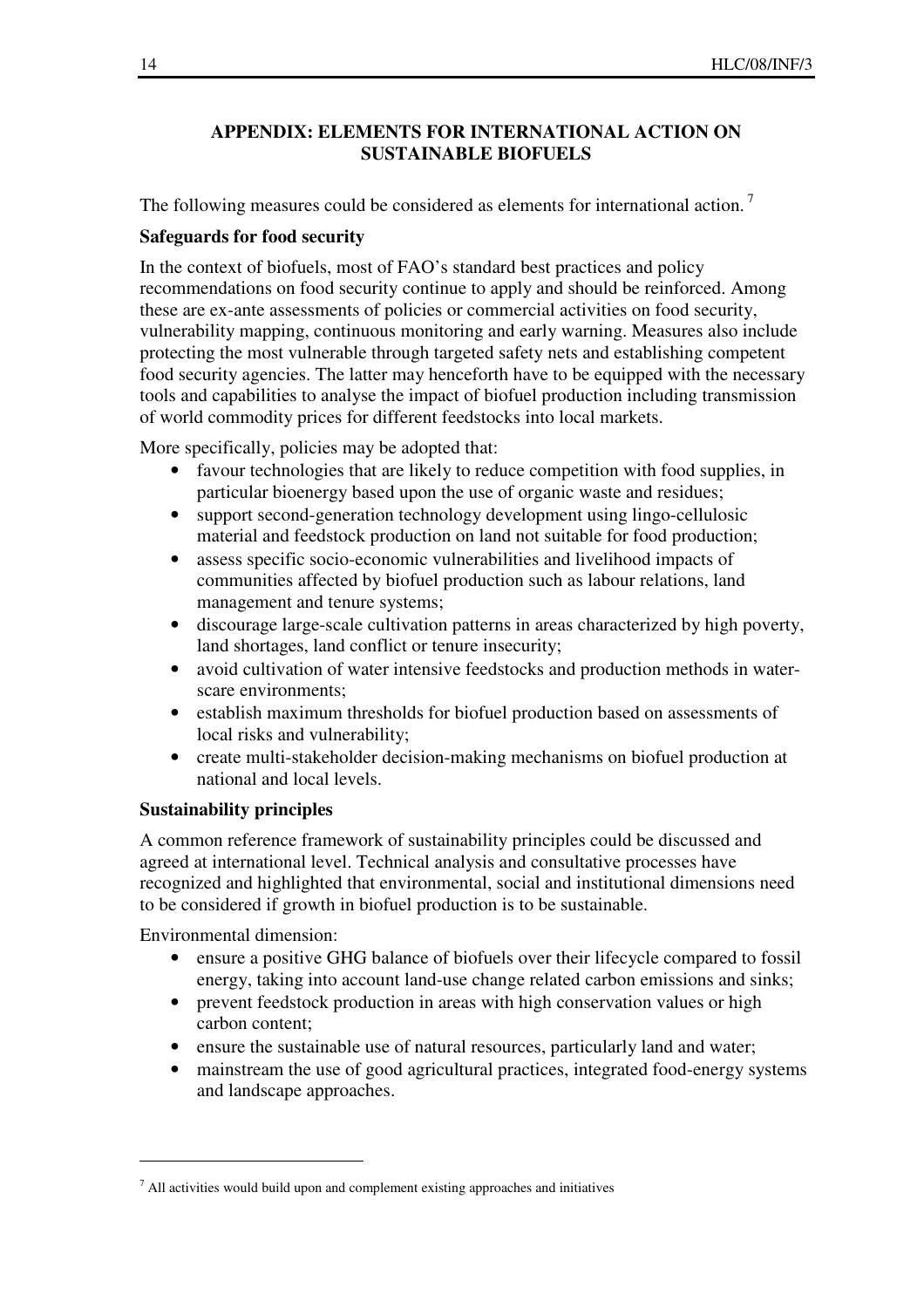Social dimension:

- generate benefits for local communities, workers and rural development;
- prevent negative impacts on food security;
- favour the involvement of small-holders through, for example, contract farming approaches and producer organizations;
- promote feedstocks and production systems that generate the most employment, as long as they also ensure decent working conditions.

Institutional dimension:

- adopt a consultative approach to national bioenergy policy development, including private and civil society stakeholders;
- consider biofuels in the context of the total energy mix, including other renewable energy sources and energy efficiency;
- promote policies that are outward looking and market oriented, environmentally sustainable, growth enabling and protective of the poor and food insecure;
- refrain from or revise policy instruments that create an artificially rapid biofuels expansion process in the face of uncertain impacts;
- align policies in agriculture, energy, environment and transport, at national and international level, to ensure coherence;
- respect national and international law, including human rights law;
- undertake stakeholder consultation in the preparation of biofuels investments;
- avoid downward competition among different national frameworks that aim to secure the least costly biofuels.

## **Research and development, knowledge exchange and capacity building**

An international approach should capitalize on cost savings in undertaking basic research, sharing information and transferring capacity. Activities could:

- accelerate research and development for second-generation technologies, adapted to developing country conditions;
- initiate further analysis and knowledge exchange, in particular on direct and indirect land-use change, investment patterns, GHG emissions, trade flows and food security;
- initiate opportunity and risk assessments for biofuel development, vis-à-vis alternative use of bioenergy for power and heat;
- analyse and document best practices and provide training and capacity building to transfer technology and skills;
- increase consistency and information to educate consumers about the benefits of different technologies and systems, to build confidence in the market;
- provide assistance to developing countries in the design of functioning monitoring systems.

# **Methodologies, measurement and monitoring of bioenergy impacts**

International collaborative initiatives could:

- measure food security impacts of bioenergy expansion;
- monitor and map food security impacts;
- work towards a common methodology for life-cycle analysis of GHG emissions, recognizing the importance of emissions from direct and indirect land use change;
- assess and quantify land-use change implications of bioenergy expansion;
- monitor and map land use change;